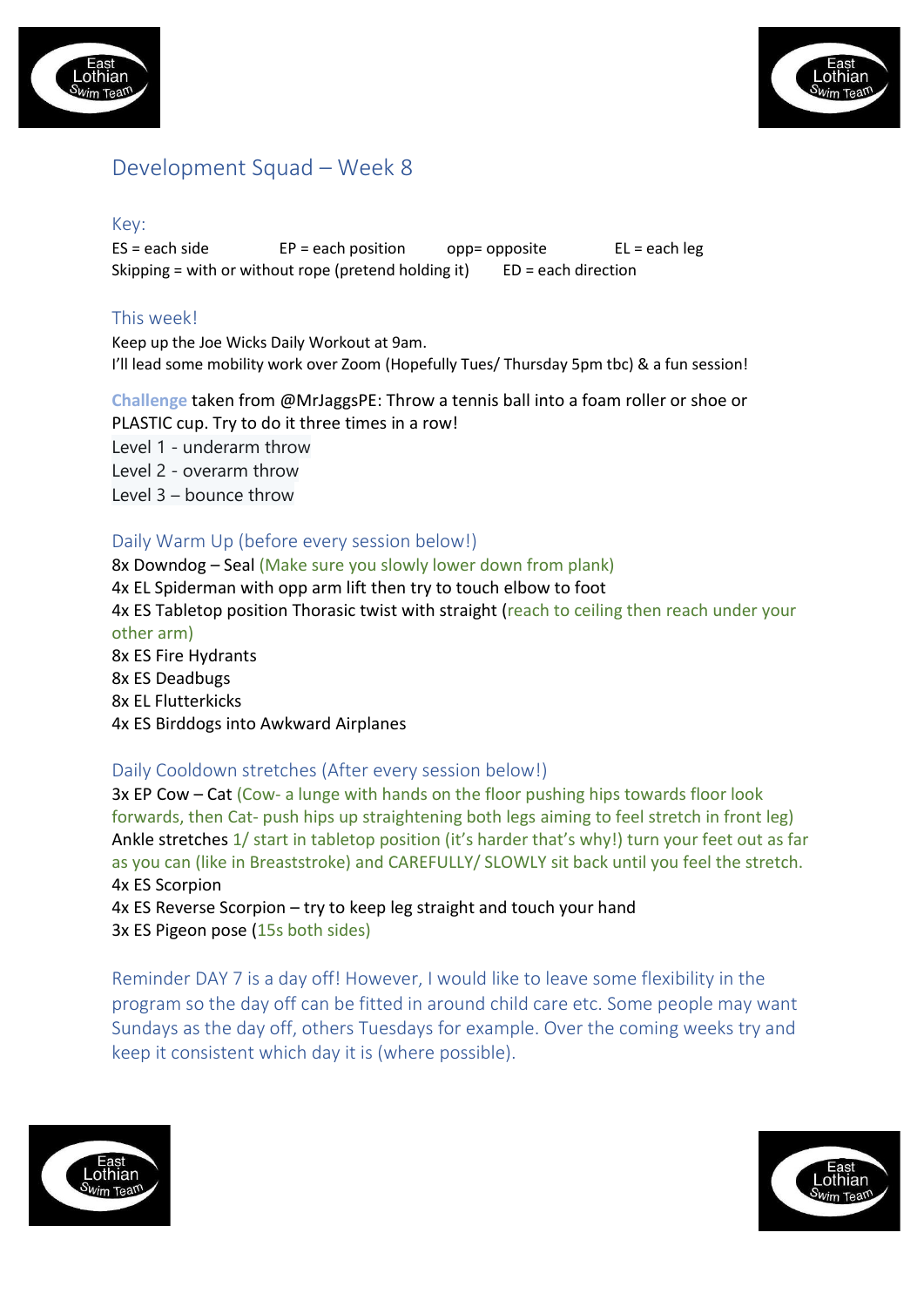



## Day 1 – Strength [Focusing on controlled good technique/quality reps]

4 Rounds of 6 exercises with 15s between exercises where possible:

6x ES Elevated Split Squat (front foot is on a step // 2 weight discs // small box, back knee on towel/ pillow, front leg toes pointing forwards, knee in line with ankle)

6x Squat jumps into streamline (Aim for height, swing arms up into streamline try and land softly/ quietly by bending your knees pushing them wide. Don't rush, set yourself properly between reps and then explode up!)

10x ES Plank Shoulder Taps (Slow & controlled movement, try to keep hips still, squeezing abs & glutes)

10x Leg Raises (squeeze tummy into the floor, avoid heels touching the floor between reps)

6x Push Ups (Best Quality: keep elbows tucked try not to let your back bend)

10x Prone WIYTs (lying on front, arms outstretched thumbs up to ceiling, all whilst squeezing shoulders back & together lift arms to form a I then Y shape…)

### Day 2 – Energy Systems [Aerobic work, getting your heart rate up]

Same as last week, stair climbs working on co-ordination – stairs in your house/ block are fine (as long as your parents are ok with it) Minimum 12 steps, all at steady pace.

4mins normal steps (alternate feet each step) 3mins alternate feet every second step 2mins both feet every step (remember to swap which foot steps up first) 1min 2 Up 1 Down +60s

2mins Walk up backwards – normal steps 2mins both feet every step (alternating which foot steps up first) 2mins Walk up backwards – normal steps 2mins both feet every step (alternating which foot steps up first) +30s

1min 2 Up 1 Down 2mins both feet every step (remember to swap which foot steps up first) 3mins alternate feet every second step 4mins normal steps (alternate feet each step) +60s

Day 3 – Mobility (Coach Led)